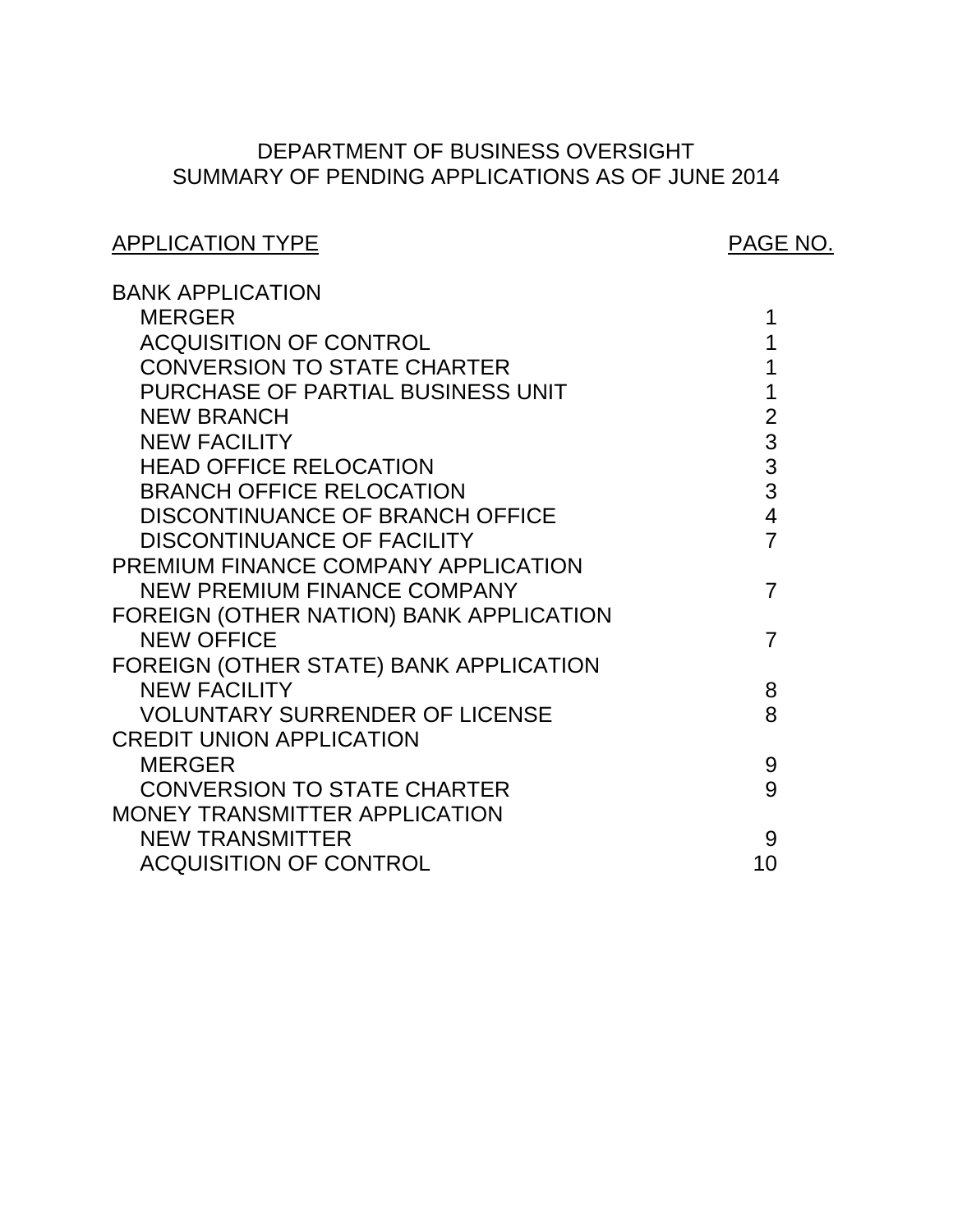## <span id="page-1-0"></span>**MERGER**

## **Filed: 1**

 NORTH VALLEY BANK, Redding, to merge with and into TRI COUNTIES BANK, Chico Filed: 5/30/14

## **ACQUISITION OF CONTROL**

## **Filed: 2 Approved: 1**

 COMMUNITIES FIRST FINANCIAL CORPORATION, to acquire control of FRESNO FIRST BANK Filed: 4/24/14 Approved: 5/15/14

 ENRIQUE SCHON and KEDAP S.A. DE C.V., to acquire control of VIBRA BANK Filed: 5/19/14

 REDWOOD EQUITY PARTNERS, INC., to acquire control of AMERICA CALIFORNIA BANK Filed: 1/23/14

## **CONVERSION TO STATE CHARTER**

## **Filed: 1 Approved: 1**

 ONE PACIFICCOAST BANK, FSB, to convert to a state-chartered bank Filed: 4/15/14 Approved: 6/24/14

 TOMATOBANK, NA, to convert to a state-chartered bank under the name of TOMATOBANK Filed: 5/2/14

## **PURCHASE OF PARTIAL BUSINESS UNIT**

**Approved: 3 Effected: 1** 

 AMERICAS UNITED BANK, Glendale, to acquire the Lancaster branch of SILVERGATE BANK, La Jolla Filed: 1/29/14 Approved: 3/10/14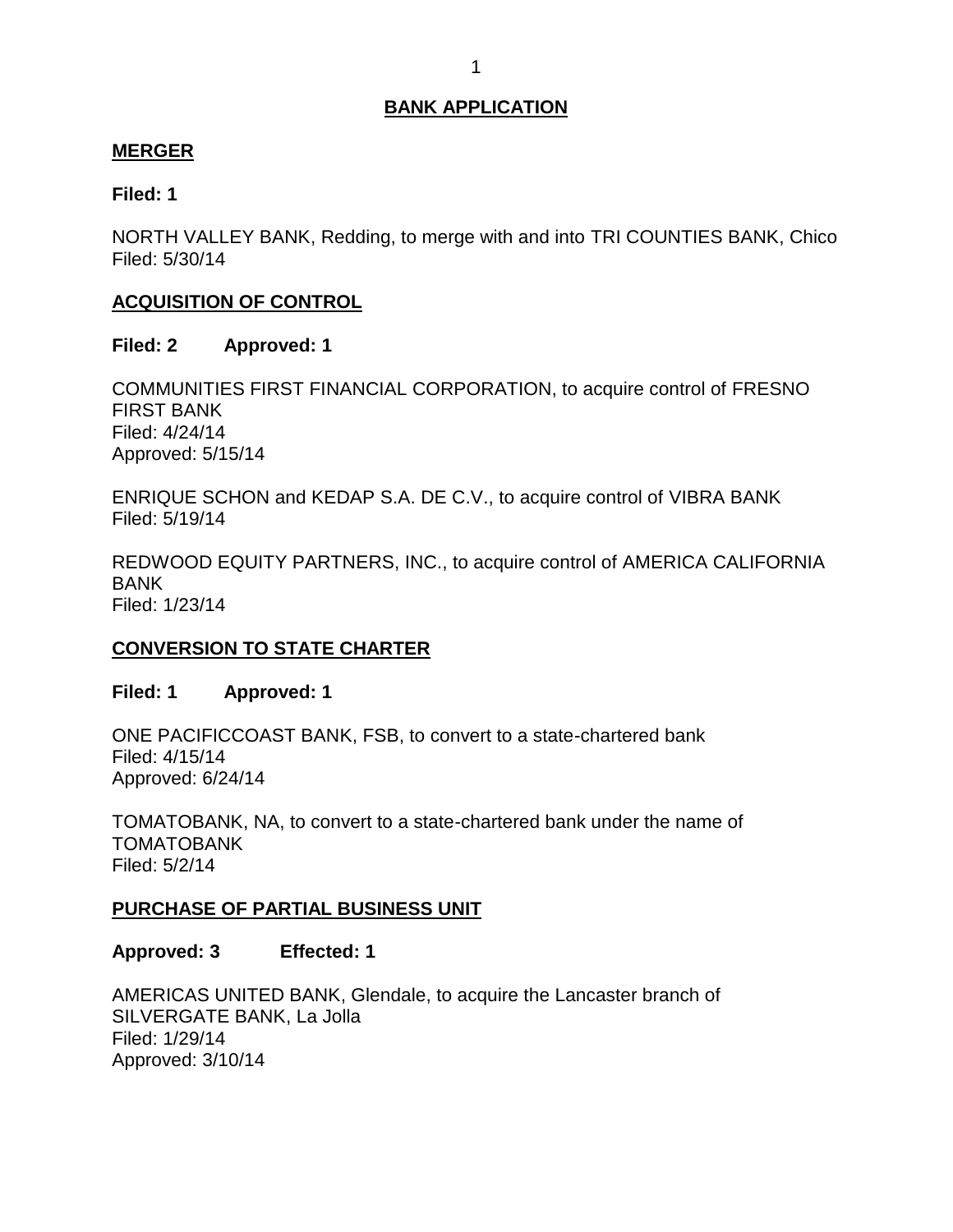## <span id="page-2-0"></span>**PURCHASE OF PARTIAL BUSINESS UNIT (continued)**

 BANK OF STOCKTON, Stockton, to acquire the trust assets of BAY COMMERCIAL BANK, Walnut Creek, that were acquired in the merger with COMMUNITY BANK OF SAN JOAQUIN, Stockton Filed: 5/6/14 Approved: 6/10/14 Effected: 6/19/14

 CATHAY BANK, Los Angeles, to acquire the San Francisco branch of GATEWAY Approved: 4/4/14 BANK, Oakland Filed: 4/2/14

 GRANDPOINT BANK, Los Angeles, to acquire the banking business of WEDBUSH BANK, Los Angeles Filed: 3/7/14 Approved: 5/13/14

### **NEW BRANCH**

**No Objection: 3 Opened: 5** 

 11220 Gold Express Drive, Gold River, Sacramento County AMERICAN RIVER BANK Opened: 6/9/14

 BANK OF THE WEST 4180 La Jolla Village Drive, Community of La Jolla, San Diego, San Diego County Opened: 6/30/14

 12680 High Bluff Drive, San Diego, San Diego County CITIZENS BUSINESS BANK Opened: 6/2/14

 FARMERS & MERCHANTS BANK OF CENTRAL CALIFORNIA #2 Park Plaza, Suite 175, Irvine, Orange County No Objection: 11/25/13

 FARMERS & MERCHANTS BANK OF CENTRAL CALIFORNIA 1521 N. Carpenter Road, Building G, Modesto, Stanislaus County No Objection: 11/25/13

 HERITAGE BANK OF COMMERCE 351 Tres Pinos Road, Hollister, San Benito County Opened: 6/23/14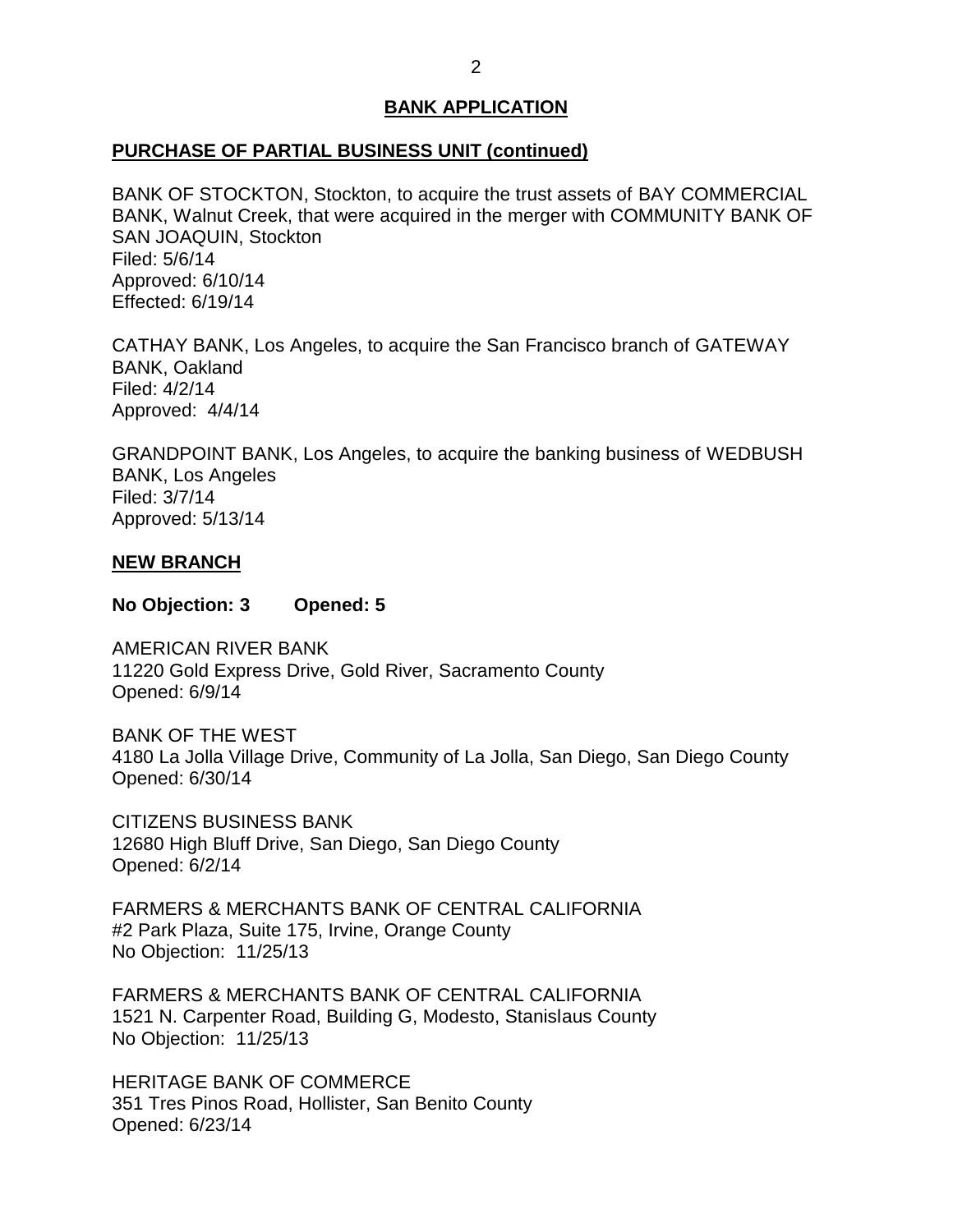#### <span id="page-3-0"></span>**NEW BRANCH (continued)**

 11200 River Run Boulevard, Bakersfield, Kern County No Objection: 5/22/14 MISSION BANK

 SIERRA VISTA BANK 10123 Fair Oaks Boulevard, Fair Oaks, Sacramento County Opened: 6/23/14

#### **NEW FACILITY**

#### **Opened: 5**

 2033 Gateway Place, San Jose, Santa Clara AMERICAN RIVER BANK Opened: 6/11/14

 8270 Woodland Center Boulevard, Tampa, Hillsborough County, Florida OPUS BANK Opened: 6/23/14

 3200 West End Avenue, Nashville, Davidson County, Tennessee OPUS BANK Opened: 6/26/14

 745 Atlantic Avenue, Boston, Suffolk County, Massachusetts SILICON VALLEY BANK Opened: 6/16/14

 1739 Melrose Drive, San Marcos, San Diego County VIBRA BANK Opened: 6/1/14

### **HEAD OFFICE RELOCATION**

#### **No Objection: 1**

 COMMERCIAL BANK OF CALIFORNIA From 695 Town Center Drive, Costa Mesa, to 19752 MacArthur Boulevard, Irvine No Objection: 5/20/14

### **BRANCH OFFICE RELOCATION**

#### **Effected: 4**

 From 3 Harbor Drive, to 2656 Bridgeway, Sausalito, Marin County BANK OF MARIN Effected: 6/2/14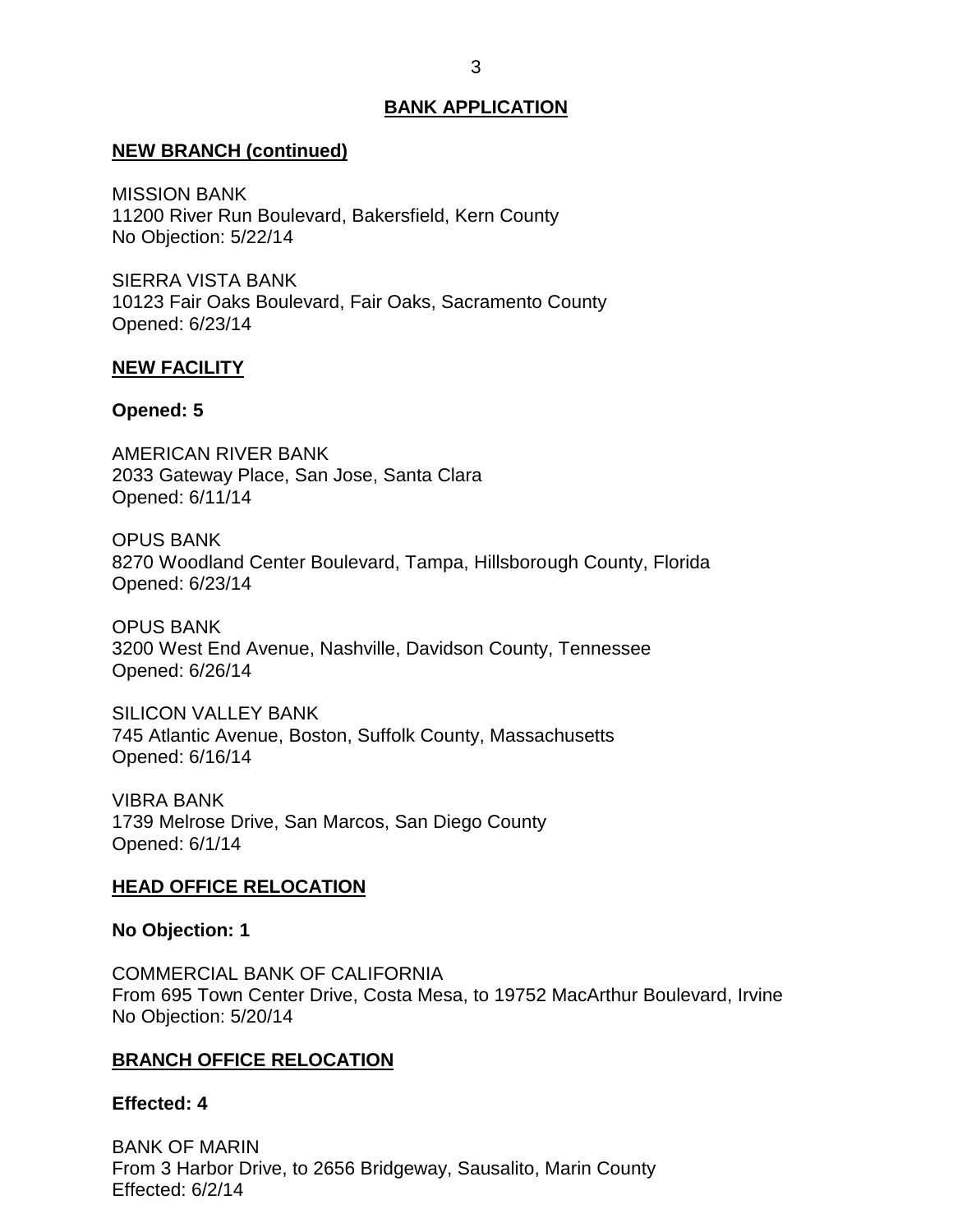## <span id="page-4-0"></span>**BRANCH OFFICE RELOCATION (continued)**

## SAN DIEGO PRIVATE BANK

 From 1370 India Street, to 550 West C Street, San Diego, San Diego County Effected: 6/30/14

 From 1605 Main Street, to 2641 Main Street, Susanville, Lassen County TRI COUNTIES BANK Effected: 6/23/14

 From 214 California Street, to 343 Sansome Street, San Francisco, San Francisco WESTAMERICA BANK **County** Effected: 6/23/14

## **DISCONTINUANCE OF BRANCH OFFICE**

## **No Objection: 44 Discontinued: 5 Withdrawn: 1**

 10123 Fair Oaks Boulevard, Fair Oaks, Sacramento No Objection: 3/6/14 AMERICAN RIVER BANK Discontinued: 6/9/14

BANK OF THE WEST

- One Front Street, San Francisco, San Francisco County, California
- 3305 Broadway, Oakland, Alameda County, California
- 891 Loring Avenue, Crockett, Contra Costa County, California
- 4932 Pacific Avenue, Stockton, San Joaquin County, California
- 7810 Thornton Road, Stockton, San Joaquin County, California
- 2210 Business Circle, San Jose, Santa Clara County, California
- 19953 Rinaldi, Porter Ranch, Los Angeles County, California
- 501 W. Hampden Avenue, Englewood, Arapahoe County, Colorado
- 401 E. Main Street, Montrose, Montrose County, Colorado
- 3730 Williams Boulevard SW, Cedar Rapids, Linn County, Iowa
- 1435 White Oak Drive, Chaska, Carver County, Minnesota
- 17533 Cedar Avenue, Lakeville, Dakota County, Minnesota
- 505 Galvin Road North, Bellevue, Sarpy County, Nebraska
- 1422 Carlisle Boulevard NE, Albuquerque, Bernalillo County, New Mexico No Objection: 4/3/14

## BBCN BANK

- 3581 El Camino Real, Santa Clara, Santa Clara County
- 21080 Golden Spring Drive, Diamond Bar, Los Angeles County
- 31217 Pacific Highway South, Federal Way, King County, Washington
- 1155 N. 130<sup>th</sup> Street, Seattle, King County, Washington

No Objection: 6/19/13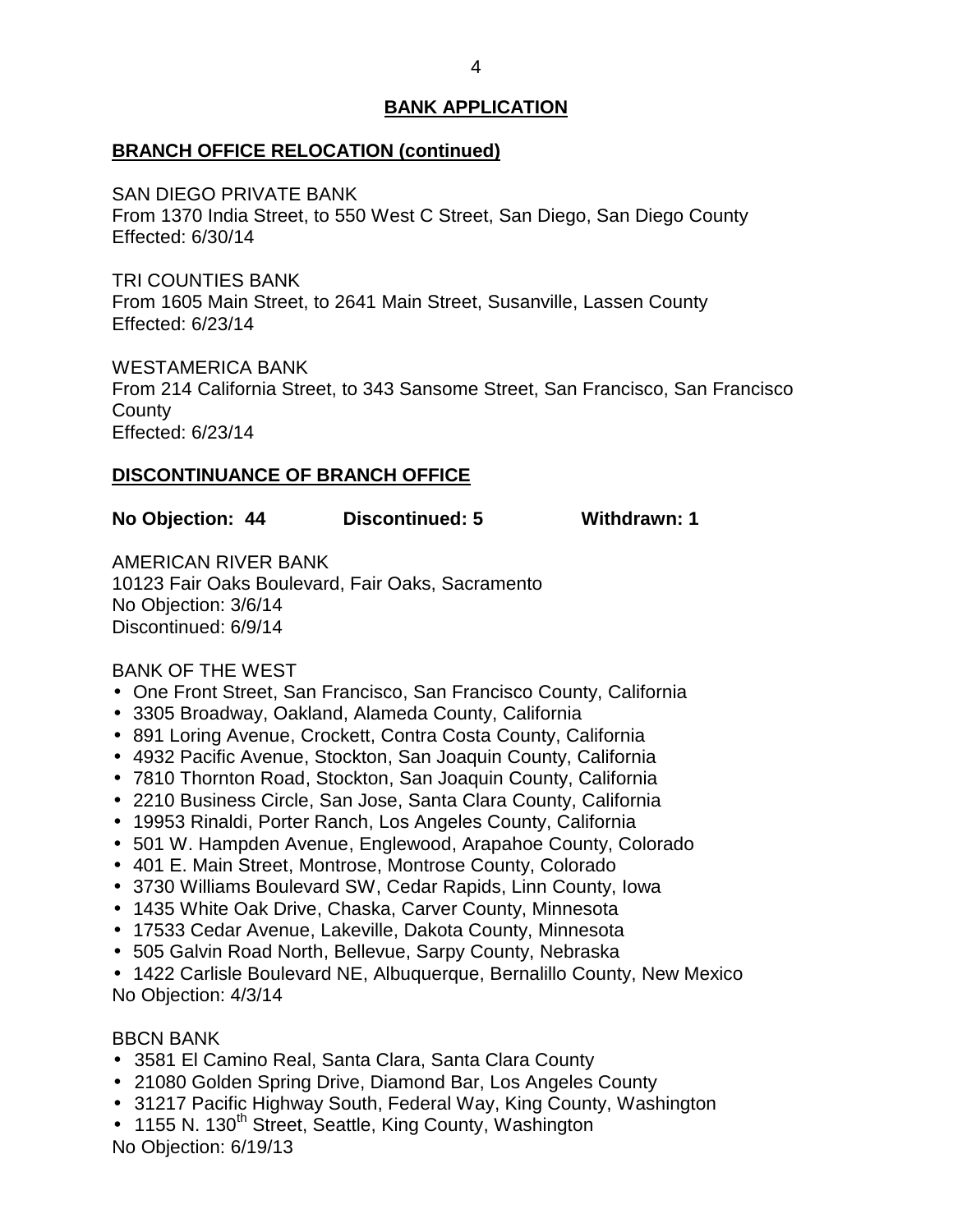## **DISCONTINUANCE OF BRANCH OFFICE (Continued)**

 CALIFORNIA BANK & TRUST 1331 Broadway, Sacramento, Sacramento County No Objection: 4/21/14

 CALIFORNIA BANK & TRUST 81701 Highway 111, Indio, Riverside County No Objection: 6/16/14

CITIZENS BUSINESS BANK

- 2010 Main Street, Irvine, Orange County
- 495 E. Rincon Street, Corona, Riverside County
- 13792 Bear Valley Road, Victorville, San Bernardino County No Objection: 5/22/14

 CITIZENS BUSINESS BANK 12380 Hesperia Road, Victorville, San Bernardino County No Objection: 6/23/14

### EAST WEST BANK

- 2000 Van Ness, San Francisco, San Francisco County
- 17530 E. Colima Road, Rowland Heights, Los Angeles County
- 43 E. 3rd Avenue, San Mateo, San Mateo County
- 15345 Culver Drive, Irvine, Orange County

No Objection: 1/27/14 Discontinued: 6/23/14

 3632 East Valley Boulevard, Rosemead, Los Angeles County No Objection: 4/15/14 EAST WEST BANK

 3640 Rosemead Boulevard, Rosemead, Los Angeles County No Objection: 5/14/14 EVERTRUST BANK

 FARMERS & MERCHANTS BANK OF CENTRAL CALIFORNIA 901 N. Carpenter Road, Modesto, Stanislaus County No Objection: 11/25/13

 157 North McDowell Boulevard, Petaluma, Sonoma County FIRST COMMUNITY BANK No Objection: 1/24/14

 1515 Shasta Drive, Davis, Yolo County No Objection: 3/24/14 FIRST NORTHERN BANK OF DIXON Withdrawn: 6/9/14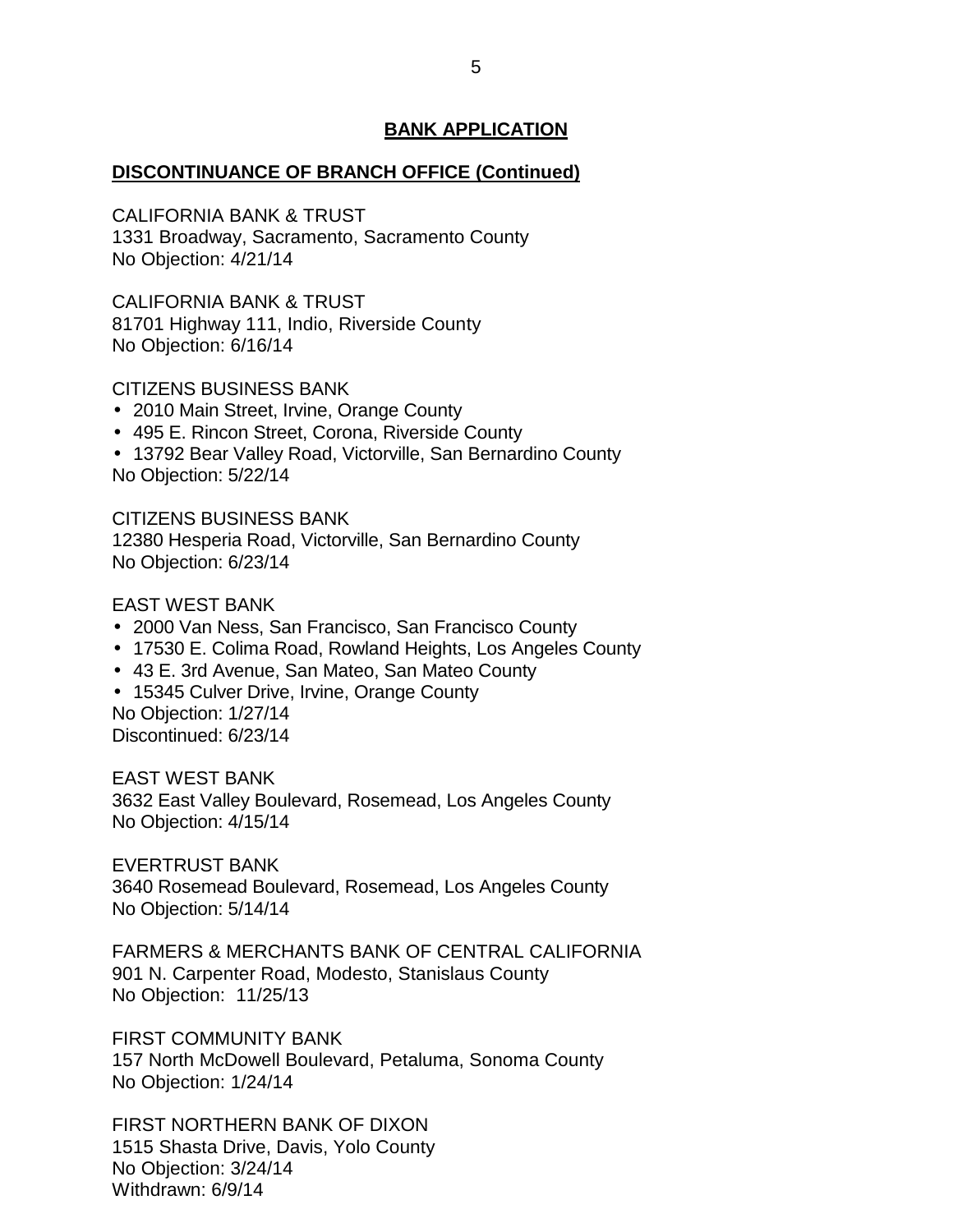## **DISCONTINUANCE OF BRANCH OFFICE (Continued)**

GRANDPOINT BANK

 14850 N. Scottsdale Road, Scottsdale, Maricopa County, Arizona No Objection: 5/22/14

### HERITAGE OAKS BANK

- 1255 East Grand Avenue, Arroyo Grande, San Luis Obispo;
- 2339 South Broadway, Santa Maria, Santa Barbara;
- 1240 Spring Street, Paso Robles, San Luis Obispo;
- 361 Town Center West, Santa Maria, Santa Barbara;
- 9900 El Camino Real, Atascadero, San Luis Obispo;

 581 S. Higuera, San Luis Obispo, San Luis Obispo. No Objection: 5/7/14

#### MANUFACTURERS BANK

 18645 East Gale Avenue, Suite 110, City of Industry, Los Angeles County No Objection: 4/24/14

#### OPUS BANK

- 7966 La Mesa Boulevard, La Mesa, San Diego County
- 530 W. Bonita Avenue, San Dimas, Los Angeles County
- 3975-B Alton Parkway, Irvine, Orange County No Objection: 6/25/14

PACIFIC WESTERN BANK

 14252 Culver Drive, Irvine, Orange County No Objection: 5/22/14

SUNWEST BANK

- 822 N. Humphreys Street, Flagstaff, Coconino County, Arizona
- 1750 S. Woodlands Village Bl., Flagstaff, Coconino County, Arizona No Objection: 3/6/14

 2054 Nevada City Hwy, Grass Valley, Nevada County No Objection: 4/17/14 TRI COUNTIES BANK

 1515 Dana Drive, Redding, Shasta County TRI COUNTIES BANK No Objection: 6/11/14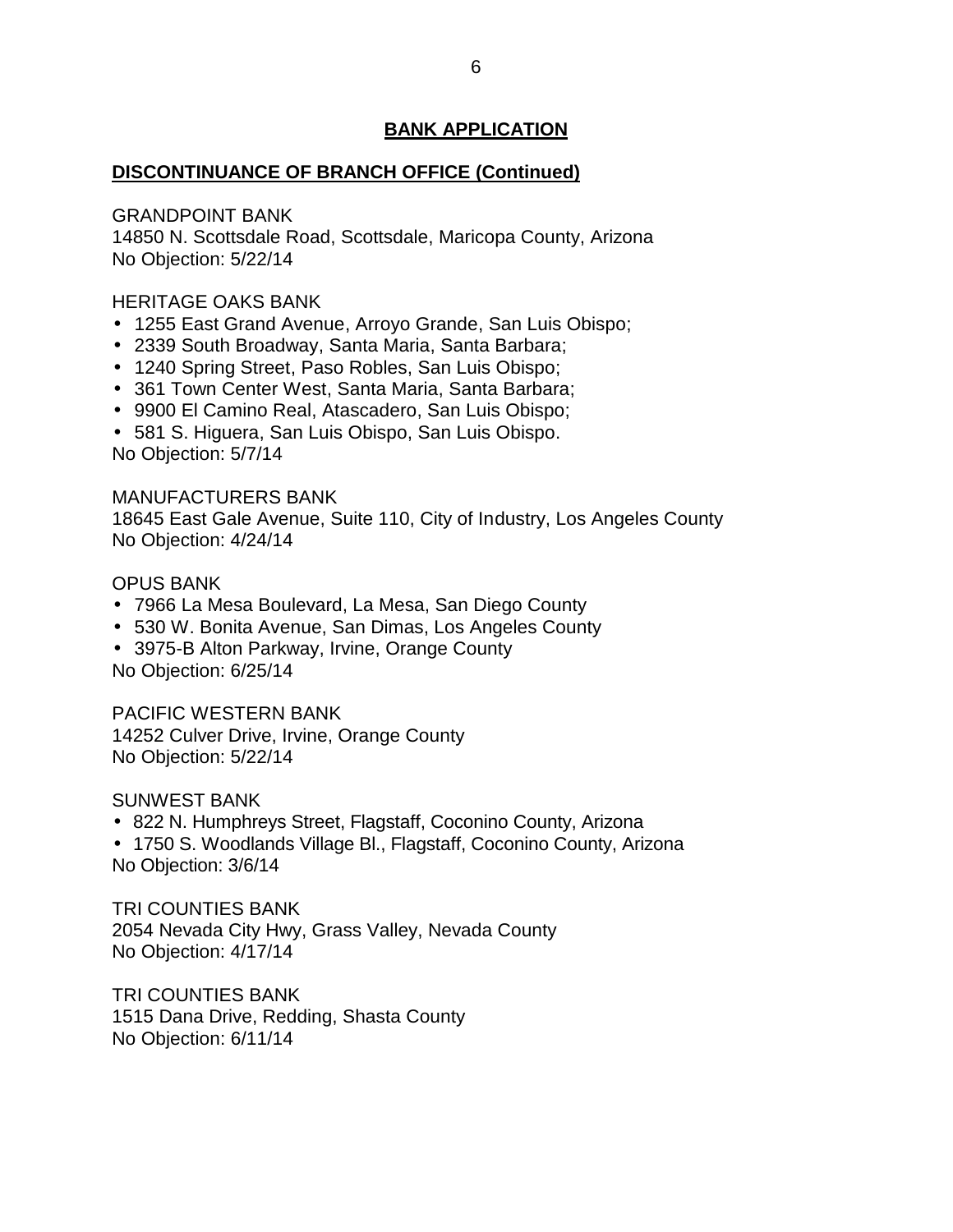#### <span id="page-7-0"></span>**DISCONTINUANCE OF FACILITY**

#### **No Objection: 1 Effected: 1**

 EAST WEST BANK Unit 5415, Shun Hing Square, No. 5002 Shennan Road East, Luoho District, Shenzhen, Guangdong Province, China No Objection: 3/26/14

 30699 Russell Ranch Road, Westlake Village, Los Angeles County PACIFIC WESTERN BANK Effected: 5/30/14

## **PREMIUM FINANCE COMPANY APPLICATION**

## **NEW PREMIUM FINANCE COMPANY**

**Filed: 1 Approved: 2** 

 BAIL PREMIUM FINANCING 9025 Wilshire Boulevard, Beverly Hills, Los Angeles Filed: 2/3/14

 OMNISURE GROUP PFCA, INC. 818 West Seventh Street, Los Angeles, Los Angeles County Filed: 2/10/14 Approved: 2/24/14

 US PREMIUM FINANCE HOLDINGS, INC. 2201 Lakewood Boulevard, Long Beach, Los Angeles County Filed: 1/23/14 Approved: 3/12/14

## **FOREIGN (OTHER NATION) BANK APPLICATION**

#### **NEW OFFICE**

#### **Approved: 3**

 City of Beverly Hills, Los Angeles County (Representative Office) BANK HAPOALIM B.M. Filed: 4/25/14 Approved: 6/24/14

 City and County of Los Angeles (Representative Office) **NATIXIS** Filed: 2/11/14 Approved: 4/14/14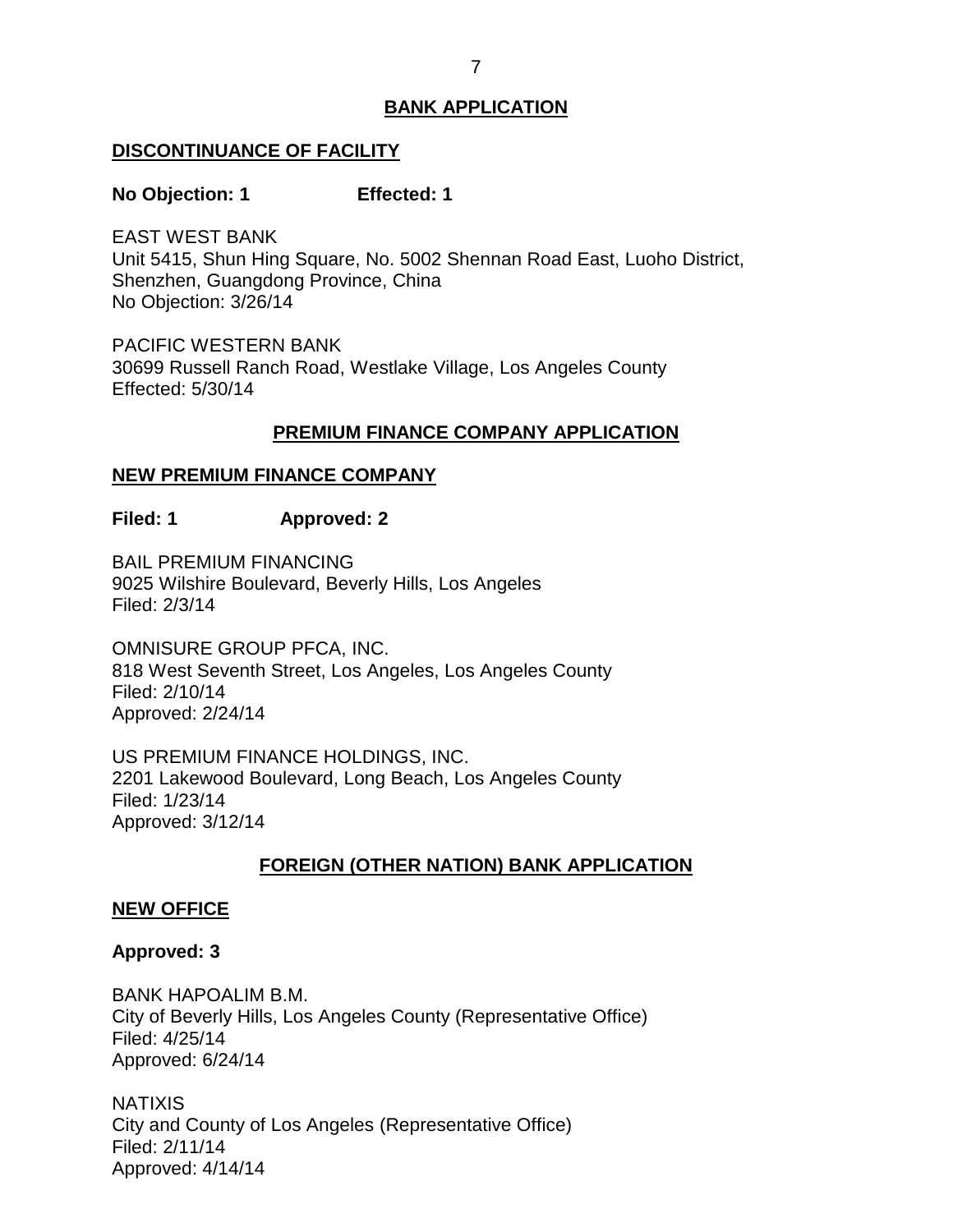## **FOREIGN (OTHER NATION) BANK APPLICATION**

## <span id="page-8-0"></span> **NEW OFFICE (Continued)**

 TAIPEI FUBON COMMERCIAL BANK CO., LTD. City of San Jose, County of Santa Clara (Representative Office) Filed: 11/18/13 Approved: 1/13/14

## **FOREIGN (OTHER STATE) BANK APPLICATION**

## **NEW FACILITY**

**Approved: 1 No Objection: 5 Opened: 1** 

 Universal City Plaza, Universal City, Los Angeles County (Facility – Insured Industrial AMERICAN EXPRESS CENTURION BANK Bank) No Objection: 9/16/13

 RELIANCE TRUST COMPANY OF DELAWARE 444 South Flower Street, Los Angeles, Los Angeles County (Facility – Uninsured Trust Company) Filed: 3/18/13 Approved: 3/25/14

UBS BANK USA

- 555 California Street, San Francisco, San Francisco County (Facility Insured Bank)
- 2029 Century Park East, Century City, Los Angeles County
- 301 East Ocean Boulevard, Long Beach, Los Angeles County
- 725 S. Figueroa Street, Los Angeles, Los Angeles County No Objection: 12/10/12

 WALLIS STATE BANK 6 Centerpointe, La Palma, Orange County (Facility – Insured Bank) Opened: 6/2/14

## **VOLUNTARY SURRENDER OF LICENSE**

## **Notified: 1**

 1988 Old Mission Drive, Solvang, Santa Barbara County (Foreign (Other State) Non-RELIANCE TRUST COMPANY Insured Bank – Facility) Notified: 6/3/14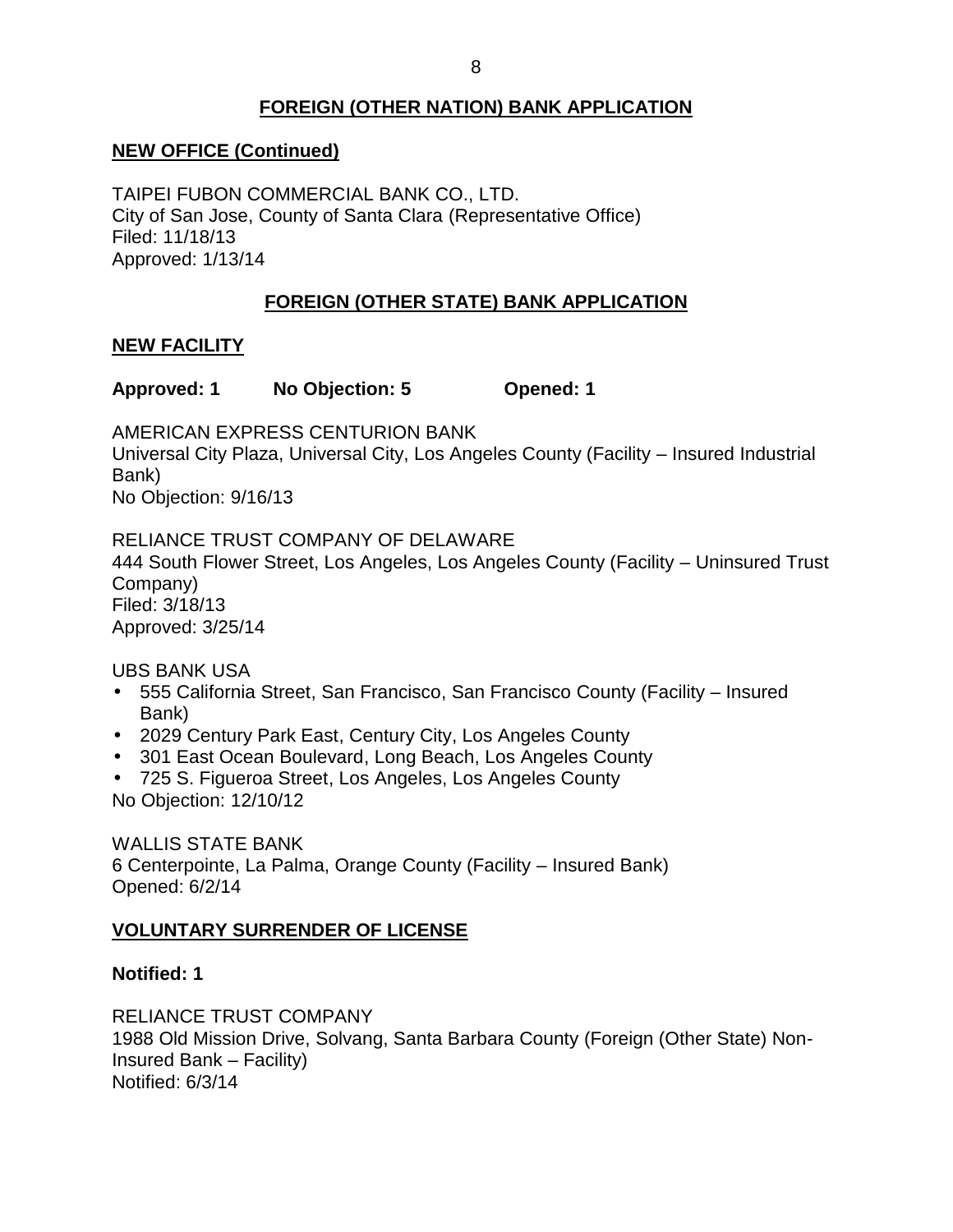## **CREDIT UNION APPLICATION**

#### <span id="page-9-0"></span>**MERGER**

#### **Filed: 5**

 NBC UNIVERSAL EMPLOYEES FEDERAL CREDIT UNION, Burbank, to merge with and into PREMIER AMERICA CREDIT UNION, Chatsworth Filed: 2/5/14

 SEQUOIA HOSPITAL EMPLOYEES FEDERAL CREDIT UNION, Redwood City, to merge with and into UNITED HEALTH CREDIT UNION, Burlingame Filed: 1/27/14

 SOUTH WESTERN FEDERAL CREDIT UNION, La Habra, to merge with and into Filed: 3/10/14 CREDIT UNION OF SOUTHERN CALIFORNIA, BREA

 WESTERN VALLEY FEDERAL CREDIT UNION, Roseville, to merge with and into CALIFORNIA COMMUNITY CREDIT UNION, Sacramento Filed: 5/12/14

 WESTSIDE EMPLOYEES FEDERAL CREDIT UNION, Santa Monica, to merge with and into, SOUTHLAND CREDIT UNION, Los Alamitos Filed: 1/23/14

## **CONVERSION TO STATE CHARTER**

#### **Filed: 1**

 COASTHILLS FEDERAL CREDIT UNION, Lompoc, to convert to a state-chartered credit union under the name COASTHILLS CREDIT UNION Filed: 1/24/14

### **MONEY TRANSMITTER APPLICATION**

#### **NEW TRANSMITTER**

**Filed: 7 Approved: 4 Withdrawn: 1** 

BANCBOX, INC. Filed: 12/3/13 Approved: 5/15/14

 GCA MTL, LLC Filed: 5/16/14

 HSI USA INC., AKA HYPERWALLET Filed: 1/6/14